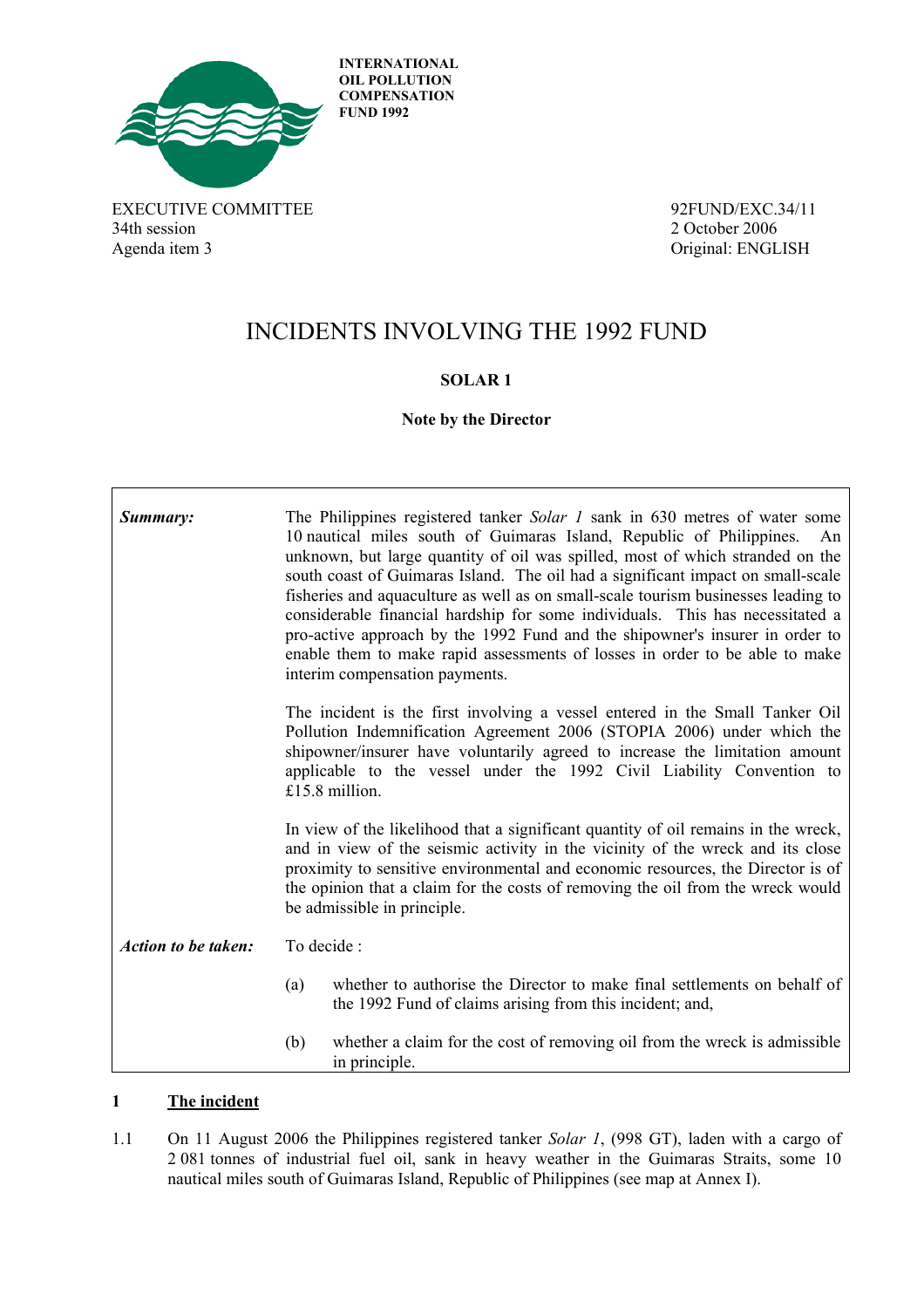#### **92FUND/EXC.34/11**

**-**2**-** 

- 1.2 The vessel, which had departed from Bataan (Republic of Philippines) on 9 August 2006 bound for Zamboanga (Republic of Philippines) had encountered heavy seas on 10 August and had began to trim by the head. The vessel sought shelter to the north of Guimaras Island where an inspection by the crew revealed damage to the forecastle, resulting in an ingress of seawater in the motor room, cargo gear room, fore peak and chain locker. After temporary repairs had been carried out and all water removed from the flooded spaces the vessel resumed its passage on the same day. During the afternoon of 11 August the vessel encountered heavy seas and developed a 5° starboard list. The list worsened rapidly causing the vessel to capsize and the master ordered the crew to abandon ship. Eighteen of the 20-crew members survived the incident but two were lost at sea. The survivors reported seeing the vessel's bow slowly submerge and after a while only the stern and the propeller were visible before it too disappeared.
- 1.3 An unknown, but substantial quantity of oil was released from the vessel after it sank and the sunken wreck continues to release oil, albeit in ever decreasing quantities.
- 1.4 The Philippines National Mapping and Resource Information Authority (NAMRIA) undertook a bathymetric survey of the area of the sinking and located the vessel in 630 metres of water, almost immediately below the location of surfacing oil.
- 1.5 The *Solar 1* was entered with the Shipowners' Mutual Protection and Indemnity Association (Luxembourg) (Shipowners' Club).
- 1.6 The Shipowners' Club and the 1992 Fund jointly requested an expert from the International Tanker Owners Pollution Federation Limited (ITOPF) to travel to the Philippines.
- 1.7 The 1992 Fund has engaged a lawyer in the Philippines to assist it in dealing with any legal issues which may arise from the incident.

### **2 The 1992 Conventions and STOPIA 2006**

- 2.1 The Republic of the Philippines is a party to the 1992 Civil Liability and Fund Conventions.
- 2.2 The limitation amount applicable to the *Solar 1* in accordance with the 1992 Civil Liability Convention is 4.51 million SDR (£3.6 million). However, the owner of the *Solar 1* is a party to the Small Tanker Oil Pollution Indemnification Agreement 2006 (STOPIA 2006) whereby the limitation amount applicable to the tanker under that Convention is increased, on a voluntary basis, to 20 million SDR (£15.8 million). However, the 1992 Fund continues to be liable to compensate claimants if and to the extent that the total amount of admissible claims exceeds the limitation amount applicable to the *Solar 1* under the Convention*.* The 1992 Fund, which is not a party to STOPIA, has legally enforceable rights of indemnification from the shipowner of the difference between the limitation amount applicable to the tanker under the 1992 Civil Liability Convention and the total amount of admissible claims or 20 million SDR  $(E15.8 \text{ million})$ , whichever is the less.
- 2.3 As a result of discussions with the International Group of P&I Clubs the Director will submit to the 1992 Fund Assembly a document setting out a proposal for the administrative procedures for indemnification of the 1992 Fund under STOPIA 2006 (document 92FUND/A.11/29). Pending the Assembly's consideration of this matter it was agreed between the Director and the Shipowners' Club that the 1992 Fund should assume responsibility for compensation payments once the Club had paid compensation up to the limitation amount applicable to the *Solar 1* under the 1992 Civil Liability Convention. The 1992 Fund would then seek regular reimbursements from the Club up to the STOPIA limit, payments to be made by the Club within two weeks of being invoiced by the Fund. If this procedure is followed it should not be necessary for the Fund to levy contributions unless the total amount of admissible claims exceeds the STOPIA 2006 limit.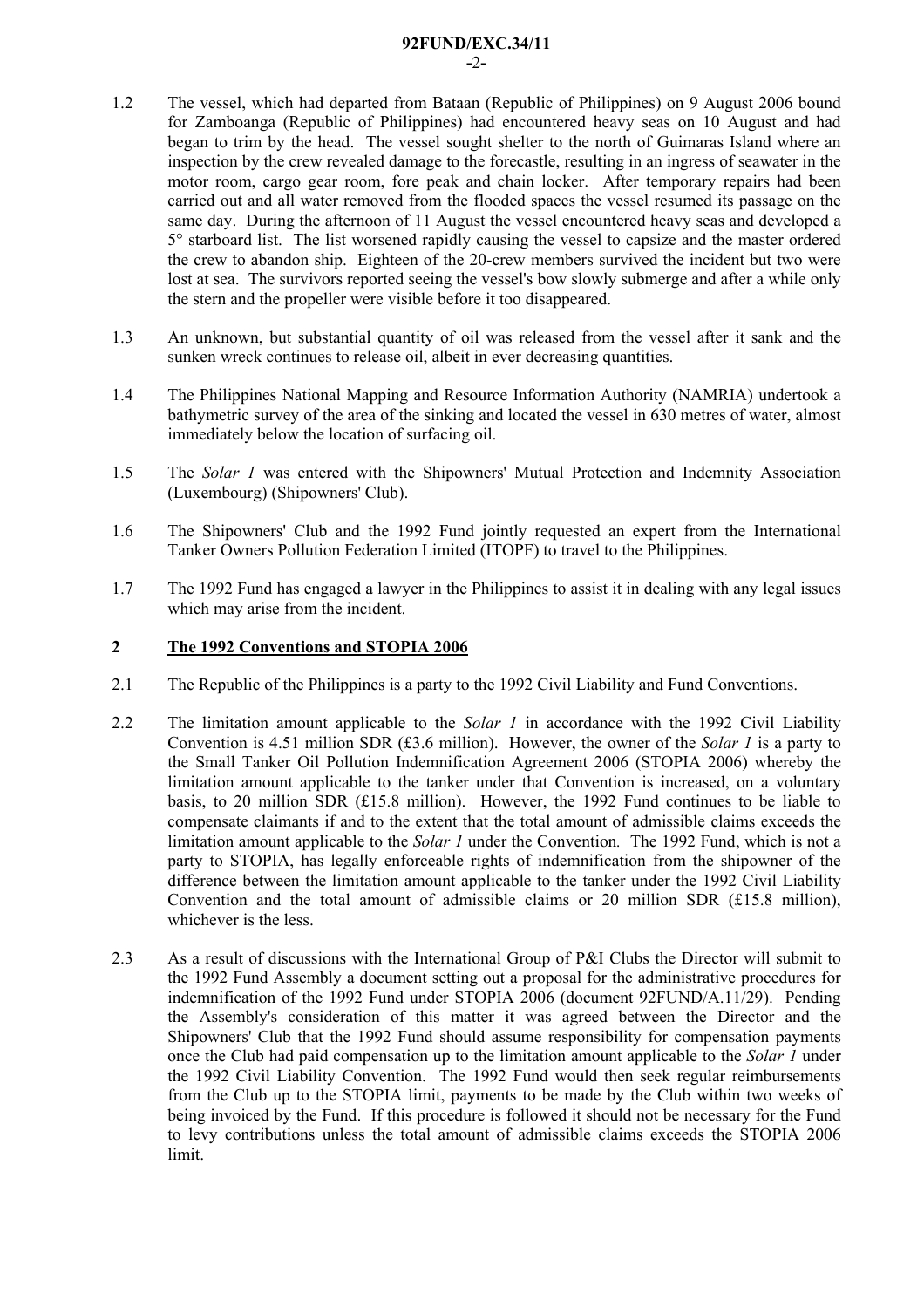### **3 Clean-up operations**

- 3.1 The Philippine Coast Guard, as the lead government agency for spill response in the Philippines, took overall control of the clean-up operations. The at sea response focused on the application of chemical dispersants to the freshly released oil using a light aircraft and vessels. The shipowner entered into agreements with three commercial contractors to provide tugs and response equipment, including the light aircraft.
- 3.2 Attempts were made to protect some sensitive sites using commercial booms and home made booms constructed from wire netting and indigenous materials such as banana leaves and coconut husks.
- 3.3 Following a request for international assistance by the Philippine Government, the United States Government sent a National Oceanic and Atmospheric Administration Scientific Support Co-ordinator and representatives from the United States Coast Guard's Pacific Strike Team. The Japanese Coast Guard also sent a representative to provide advice to the Philippine Coast Guard.
- 3.4 Petron Corporation, the charterers of the *Solar 1*, assumed the responsibility for organising and managing the shoreline clean-up, which was largely undertaken by residents of affected villages recruited by Petron under a 'cash for work' programme. Around 1 500 individual residents participated in the shoreline clean-up at the height of the response and by 29 September 2006 a total of some 36 000 man-days had been expended in these operations.
- 3.5 Shoreline clean-up was undertaken using predominantly manual methods and primarily focused on sandy beaches on the south coast of Guimaras Island. By 29 September 2006 approximately 1 800 tonnes of oily waste had been generated through shoreline cleaning. The waste was collected from various sites for eventual transportation to a cement factory where it will be used as an alternative fuel and raw material in the production of cement.

### **4 Impact of the spill**

#### *Shoreline contamination*

- 4.1 The Guimaras Straits contain a group of islands, the shorelines of which include sandy beaches, rocky shores, coral reefs, seagrass beds and mangroves. The south-west coast of Guimaras Island, the largest island in the Strait, contains a national marine reserve and an aquaculture research centre. The area supports an important small-scale fishery, and coastal and onshore aquaculture is widespread. Guimaras Island also supports a modest tourism industry.
- 4.2 Oil began stranding on the south and south-west coasts of Guimaras Island and a number of small islets off the south-east coast on the 15 August 2006. These coasts are dominated by mangrove forests, which are particularly vulnerable to the smothering effects of oil. Lesser quantities of oil also stranded on the coast of Panay in the vicinity of Iloilo and to the north of Ajuy Bay and the Conception Islands.
- 4.3 About 124 km of shoreline and around 500 hectares of mangrove were polluted to varying degrees. The Department of Environment and Natural Resources (DENR) and researchers from the University of the Philippines in Visayas have embarked on a study of the short and long-term effects of the oil on the mangrove trees. ITOPF experts have been advising them on the types of studies that would meet the 1992 Fund's admissibility criteria.

### *Fisheries and aquaculture*

4.4 The oil spill had a major impact on small scale fisheries on the Guimaras Island, which fall broadly into two categories: a small boat fishery which uses a variety of fishing gears and a fixed trap fishery which uses large structures fixed to the seabed to trap the fish in compartments from which they are harvested. Around 2000 individuals engaged in fishing were directly affected by the pollution either as a result of contamination of their fishing gear or the presence of oil in their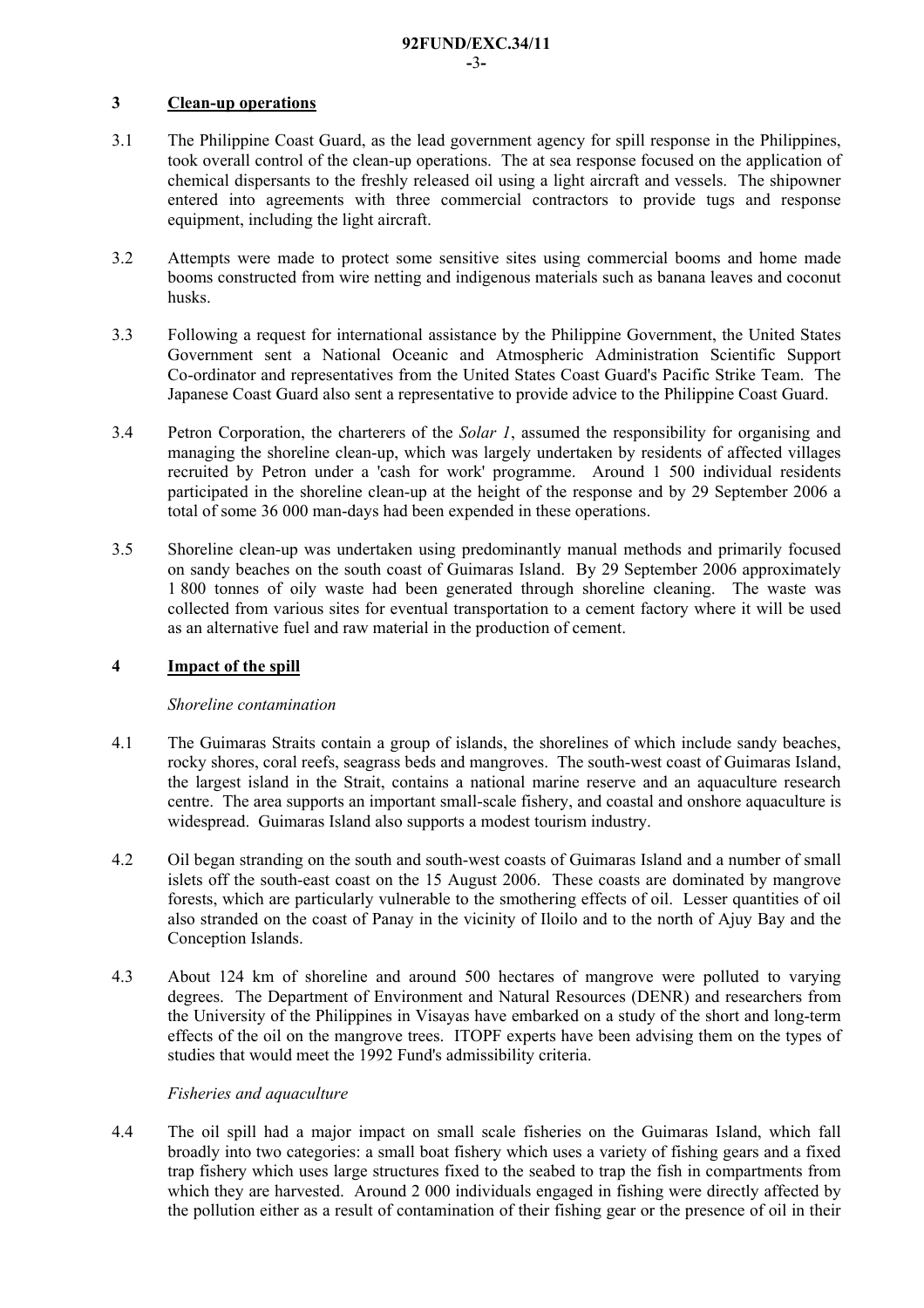fishing grounds. A further 2 000 individuals engaged in fishing off parts of the island that were not polluted reported experiencing difficulties in selling their catch due to public perception that all fish from Guimaras Island may be tainted.

- 4.5 Those people in the fishing community who participated in the shoreline clean-up operations and have received regular payments from the charterer of the vessel, Petron Corporation, have not suffered serious financial hardship. However, if fishing is not resumed soon after the clean-up operations are completed this situation could change.
- 4.6 The spill also impacted aquaculture facilities, which primarily consist of brackish-water culture of milkfish in onshore ponds. Seawater is allowed into the ponds through sluices (intakes). The Bureau of Fisheries and Aquatic Resources reported that about 90 operators of fishponds were affected to varying degrees. Some operators decided to harvest their fish early due to fears of contamination as a result of which the fish had not reached their normal market size. There were a few reports of mortalities of fish. Heavy oiling of ponds was not widespread. In some cases dyke failure caused by unusually high tides and waves prior to the incident resulted in damage to ponds prior to the oil spill.
- 4.7 Significant areas of seaweed culture, in which the seaweed is attached to ropes suspended off the seabed on poles, were reported to have been affected by the oil. The seaweed is susceptible to environmental stress such as reduced salinity, heat and pollution. There is a strong likelihood that the oil from the *Solar 1* was responsible for most of the damage observed in crops in the polluted area.
- 4.8 A fishery expert from Ireland and an aquaculture expert from the United Kingdom with experience of working in the Philippines were engaged by the Shipowners' Club and the 1992 Fund to attend on site to make an overall assessment of the losses and to advise claimants on the submission of claims (see section 5).

*Tourism* 

- 4.9 Guimaras Island is very dependent on its beaches to attract visitors, since there are very few alternative tourist attractions. As a consequence the spill has had a major impact on tourist businesses. The majority of visitors make day excursions to the island (76%) and the remaining 24% are tourists staying overnight in Guimaras. Of the tourist visitors, an estimated 94% are domestic (ie Filipino nationals), while 6% are of foreign origin, mainly from Korea and Japan. The peak visitor season is April to June while the rest of the year has relatively constant monthly visitors.
- 4.10 The Shipowners' Club and the 1992 Fund have engaged tourism experts from the United Kingdom. These experts, who have been used by the Fund in previous incidents, travelled to the affected area and met with many potential claimants to gain a better understanding of the nature of their businesses and the impact of the spill on their operations and to advise them on how to submit their claims for compensation.
- 4.11 There are about 80 tourist businesses on Guimaras Island and its surrounding islets. More than half of these are beaches and operations loosely referred to as beach resorts. About 25 are located in the polluted part of the island. However, in view of the small size of the island it is likely that those outside the contaminated area have been affected by a downturn in visitors. There are also mountain resorts, eco and agri-tourism sites and sites of historical or religious interest. The above businesses do not include restaurants, retailers and transport operators, such as pleasure boat operators.
- 4.12 The beach resorts offer accommodation with two or more rooms, which vary from air-conditioned with facilities to communal rooms with no facilities to open air spaces with umbrellas. They also provide restaurant and picnic services used by overnight guests and day excursionists. Most of these businesses are small, privately owned enterprises with relatively low revenue levels and many are experiencing considerable hardship. There are a few resorts located on small islets off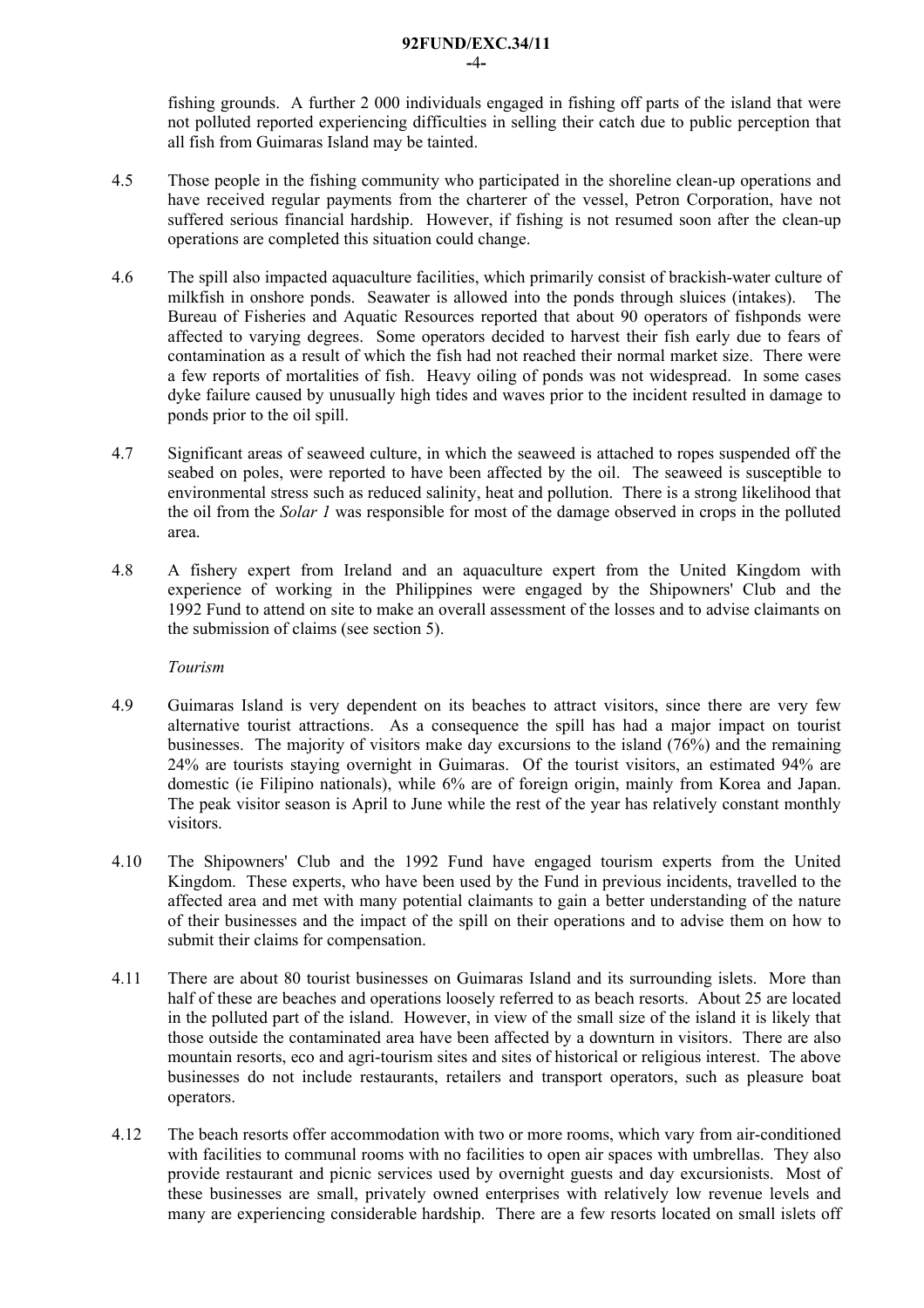Guimaras Island, which generally offer a rather higher standard of facilities, cater for a higher percentage of foreign markets and have a totally different operating profile to those located on Guimaras.

4.13 In view of the extremely negative media attention that the incident has attracted, it would be commercially beneficial for the tourism sector to mount a well planned and co-ordinated marketing campaign once the clean-up has been completed in order to mitigate tourism losses.

#### **5 Visit to the Philippines by the 1992 Fund and the Shipowners**' **Club**

5.1 The Deputy Director/Technical Adviser and one of the Claims Managers together with a representative of the Shipowners' Club visited the Philippines from 4 – 12 September 2006 to conduct a series of claims workshops with representatives of central government, provincial governments and claimants. The meetings were arranged by representatives of Petron Corporation who accompanied the Club and the Fund throughout their visit.

*Meetings with the National Disaster Co-ordination Council (NDCC)* 

- 5.2 The Fund and Club representatives met the NDCC to explain the purpose of their visit and to provide the Council with details of the international compensation regime. After presentations on the legal framework of the 1992 Civil Liability and Fund Conventions and the roles of the Club and the Fund there was a question and answer session. The Secretary of the Department of National Defence, who is also the Chairman of the NDCC explained that the Council's role was to co-ordinate and monitor the overall response to the incident and to report to the President of the Philippines.
- 5.3 The Fund and Club representatives informed the NDCC that the primary purpose of their visit to the affected area was to hold a series of claims workshops for claimants in the fishery, mariculture and tourism sectors, as well as for those involved in the clean-up response and the assessment of the environmental impact of the spill. In addition to running the claims workshops the Fund and the Club representatives stated that they intended to explore with claimants the most effective way of receiving and processing their claims.
- 5.4 The Fund and the Club representatives agreed to meet with the NDCC at the end of their visit to the affected area and to attend a press conference immediately afterwards.
- 5.5 At that meeting the Fund and the Club representatives briefed the Council on the outcome of their visit as set out below and gave a presentation of the findings of the underwater survey of the wreck that had been instigated by the Club (see section 7).

#### *Meetings with the Provincial Government of Guimaras*

- 5.6 At a meeting with the Governor of the Province of Guimaras the Governor expressed his appreciation of the attendance by the Club and the Fund and offered his full support and assistance with the collation and verification of all claims from the fishing community. He noted that whilst the pollution from the vessel had now stabilised, the inhabitants of Guimaras Island were very concerned that there could be a major release of oil in the future causing further pollution damage.
- 5.7 The Fund and the Club conducted a claims workshop for provincial government agencies responsible for fisheries, tourism, the environment and natural resources. The workshop covered the legal framework of the international compensation regime and the different types of claims for pollution damage, including details of the Fund's admissibility criteria, how claims should be presented and how the Club and the Fund assessed and approved claims.
- 5.8 Concerns were raised that many of the fishermen affected by the spill would not be able to substantiate their losses, since they were not required to maintain records and their earnings were not sufficient to require them to pay income tax. The representatives of the Fund and the Club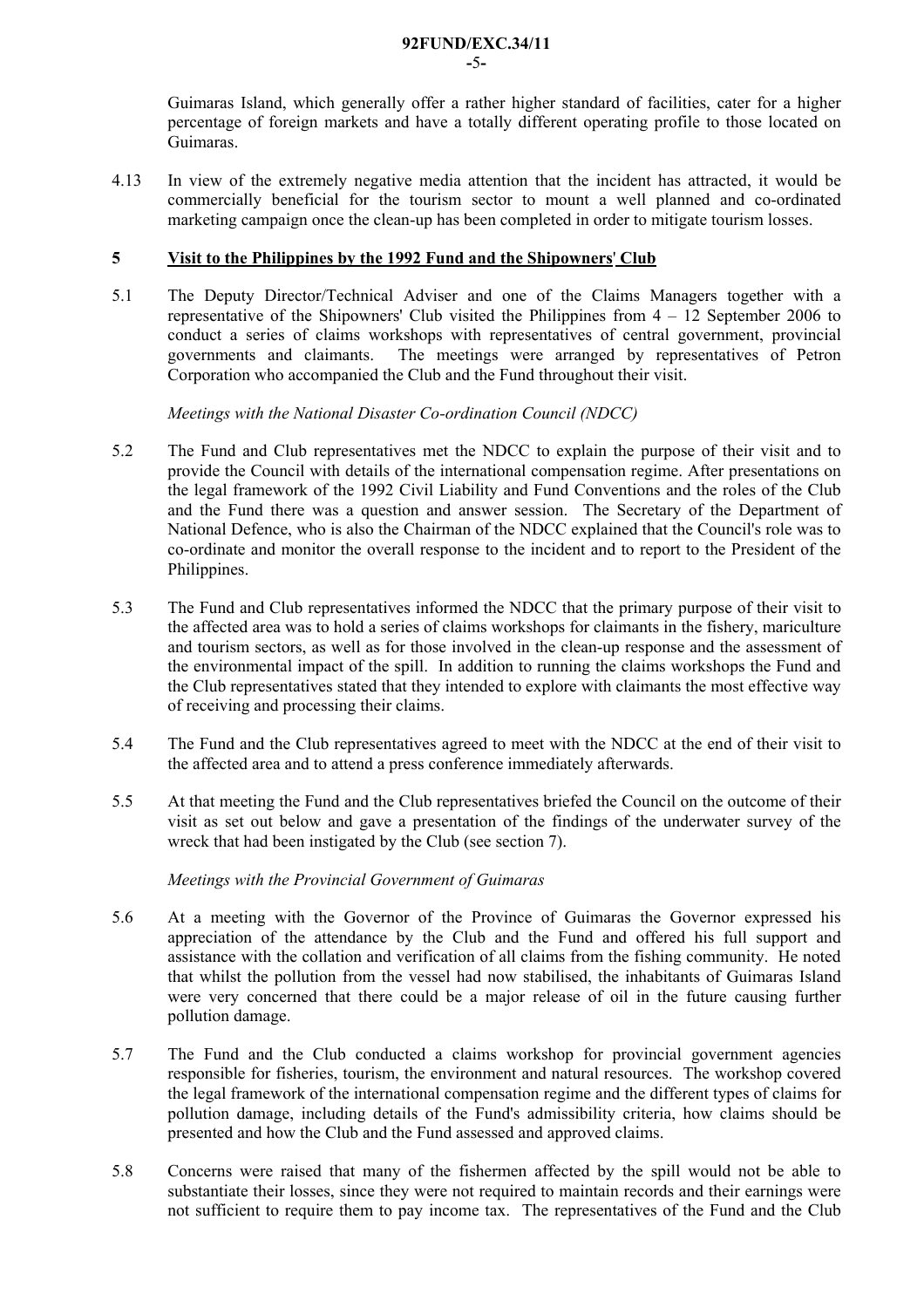gave assurances that the Fund and the Club would take a flexible approach when dealing with such claims taking into account the particular circumstances of the claimants.

#### *Meetings with claimants*

- 5.9 The Fund and the Club conducted a fisheries claims workshop, which was attended by some 400 people in the fisheries sector. The Fund and the Club representatives restated their intention to take a flexible approach to the handling of fishery claims by using relevant information available such as government statistics or other published information and field surveys of the affected area and similar unaffected areas conducted by the experts engaged by the Fund and the Club. They also agreed that claims would be accepted from unregistered fishermen on the understanding that the requirement for registration had only recently been introduced and that the process for implementing this requirement was not yet complete. The Provincial Government's lawyers gave assurances that fishing by unregistered fishermen was not illegal for the time being. The claimants attending the workshop agreed with a proposal by the Fund and the Club to assess claims in groups such that all claims by fishermen engaged in the same type of fishery, using the same fishing gear and the same size of fishing boat, would be assessed in the same way. The Fund and the Club approved a simple claims registration form prepared by the Provincial Government, which all claimants would be required to complete.
- 5.10 The claimants attending the meeting supported the proposal by the Governor of the Province of Guimaras that he collate and verify all claims before they were passed on to the Club and the Fund and also take the responsibility for distributing the compensation to claimants. The Club and the Fund representatives stated that the Governor would need to obtain a power of attorney from every claimant and that the receipt, release and subrogation document would have to include the names of the individual claimants.
- 5.11 The representatives of the Fund and the Club stated that they hoped that the Club and the Fund would be able to make full compensation payments quickly if claims were supported properly. However, they agreed that interim payments could be made to claimants to alleviate hardship. The point was made, however, that fishing should be resumed as soon as practicable.
- 5.12 The Fund and the Club conducted a tourism claims workshop, which was attended by about 30 individuals engaged in tourism businesses. The Fund and Club representatives emphasised that those businesses that generated sufficient income as to require them to pay taxes should provide details of their income in previous years to support their losses. It was noted that some claimants did not earn sufficient income to pay taxes and that many do not appear to maintain financial records. It may therefore be necessary to adopt a more pragmatic approach to the assessment of their losses, for example by using a cost-based rather than a revenue-based business model. Such an approach would also have the benefit of enabling interim compensation payments to be made in cases of financial hardship.
- 5.13 The Provincial Government offered to represent the claimants in their dealings with the Club and the Fund. The Fund and Club representatives stated that claimants were free to submit their claims through the Provincial Government or directly to the Club or the Fund.
- 5.14 The Fund and Club representatives also met with representatives of the provincial and local governments of Negros Occidental and Iloilo and made presentations on the legal framework of the international compensation regime and the role of the Club and the Fund. It was noted that whilst the coasts of Negros Occidental and Iloilo had been only lightly affected by oil, the authorities had taken a number of preparatory measures for dealing with any pollution reaching their areas. The representatives of the Fund and the Club stated that the costs of such measures were admissible in principle, but that since the rate of release of oil from the wreck had decreased to a negligible quantity it was questionable whether a continuing high state of alert was justified.
- 5.15 The Fund and Club representatives met with the Philippines Coast Guard in Iloilo and explained the Fund's admissibility criteria in respect of claims for clean-up costs. The importance of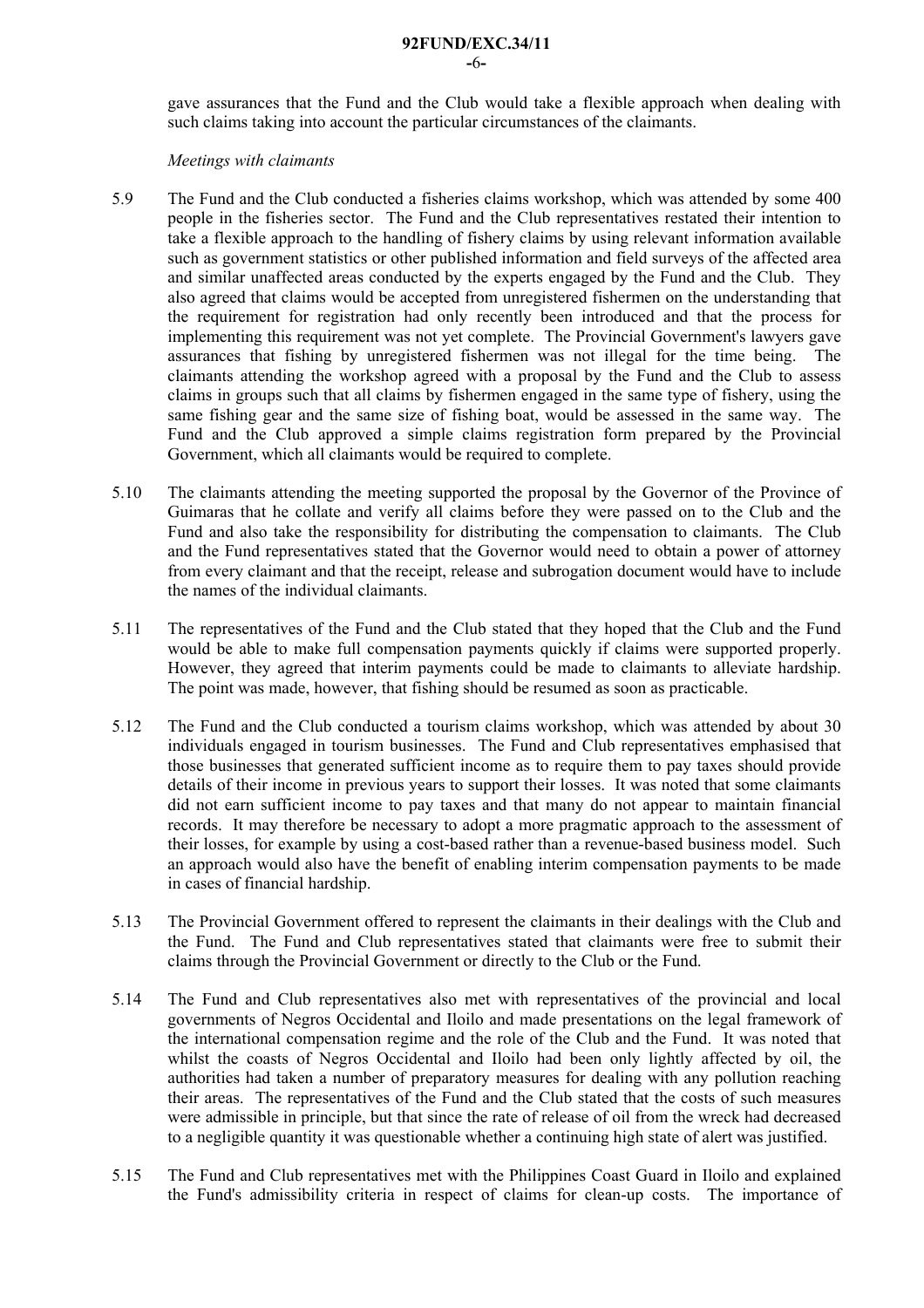**-**7**-** 

ensuring that the clean-up measures were technically reasonable and that the level of the response was proportionate to risk of further pollution from the wreck was emphasised.

- 5.16 The Fund and Club representatives met with representatives of the Department of Environment and Natural Resources (DNER) and gave a presentation on the Fund's policy regarding the admissibility of claims for environmental damage and post-spill studies, emphasising the fundamental differences between the scope of damages covered by the international regime and those covered by the United States Oil Pollution Act of 1990 (OPA 90). The Regional Director of the DNER gave an outline of the environmental impact studies being undertaken by the Department.
- 5.17 The Fund and Club representatives finally met with senior representatives of Petron Corporation. Discussions focused on the risk posed by any oil remaining in the wreck and whether Petron should make arrangements for providing a Tier 3 response capability such as the one offered by East Asia Response Ltd (EARL) in Singapore to be available to deal with any further spillage. The Fund and Club representatives expressed the view that any advanced arrangement was not justified given the stable condition of the wreck and bearing in mind that EARL was capable of responding at short notice anyway.

### **6 Claims for compensation**

- 6.1 As at 29 September 2006 the Shipowners' Club had made interim payments to three contractors totalling US\$486 000 (£259 000) in respect of clean-up costs. An interim claim by Petron Corporation for PHP80.1 million (£850 000) for the costs of shoreline clean-up was being assessed by ITOPF.
- 6.2 The Shipowners' Club has paid ¥45.1 million (£204 000) for the cost of the underwater survey of the wreck.
- 6.3 As at 29 September 2006 the Governor of Guimaras Province had collated some 3 000 claims registration forms from fishermen. These forms will be handed over to the fishery expert appointed by the Fund and the Club as soon as the remaining forms have been received by the Governor.
- 6.4 Twenty three claims totalling PHP435 000 (£4 600) from tourism businesses had been submitted by 29 September 2006. These claims were being assessed by the tourism experts appointed by the Fund and the Club.
- 6.5 It is too early to predict accurately the total damages resulting from the incident. Preliminary estimates indicate that it will be in the region of US\$5-8 million  $(f2.8-4.4$  million), excluding the costs of removing any remaining cargo from the wreck.

### **7 Proposed operation to remove the remaining cargo from the vessel**

#### *Underwater survey of the vessel*

- 7.1 The Shipowners' Club contracted a Japanese salvage company to undertake an underwater survey of the vessel using a remotely operated vehicle (ROV). The purpose of the survey, which was carried out between 31 August and 2 September 2006, was to search for the vessel to confirm its location, depth and orientation and to assess the risk of further pollution. The Shipowners' Club and the 1992 Fund jointly appointed a marine casualty and salvage expert from London Offshore Consultants Asia (LOC Asia) to attend on-site to supervise the under-water survey and to interpret the survey findings.
- 7.2 The vessel was found in an upright condition on a seabed slope of 6º and with a trim by the stern of about 10º. There was a considerable build up of 6.5 metres of sediment at the aft end but none at the forward end. A triangular puncture type hole with base dimensions of about 28cm and height of about 15cm was found on the port side aft of the bulkhead between No.1 ballast tank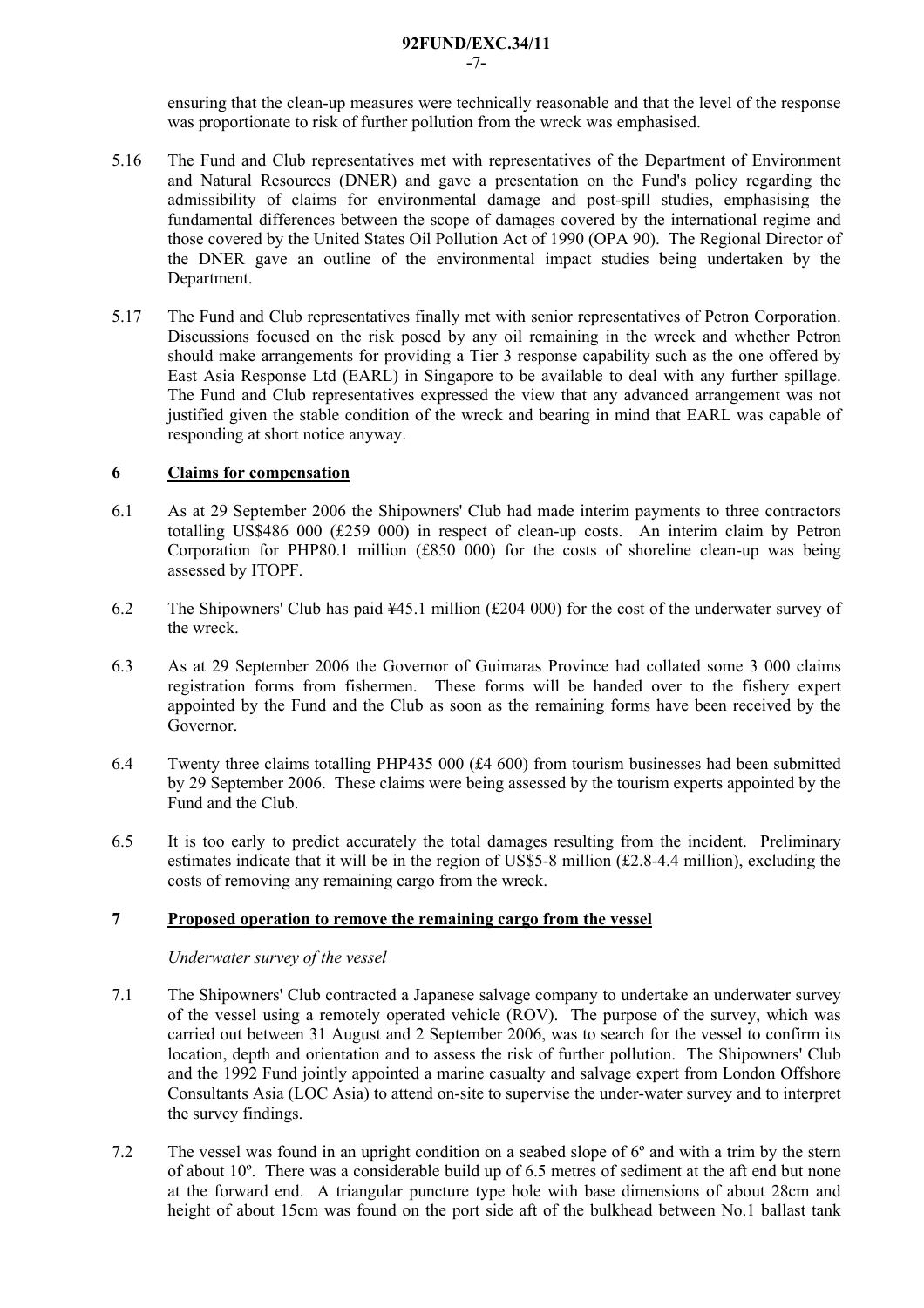and the port anchor chain locker. Both the port and starboard shell plating showed signs of crumpling but no signs of cracks. There were no obvious signs of indentations, folds or cracks on the main deck. All lids of cargo tank hatches were found to be closed with the exception of No.4 port, the lid of which was partially ajar. No oil was seen emanating from this tank, which indicated that the entire contents were missing.

7.3 Oil was found to be leaking to varying degrees from pipes and vents and the tanklid of No.2 port cargo tank. However, following the closure of a number of vent valves by the ROV the total leakage was reduced to roughly 20 litres per hour.

*Future pollution risk posed by the vessel* 

- 7.4 The Shipowners' Club and the 1992 Fund requested experts from ITOPF and London Offshore Consultants Asia (LOC Asia) to assess the pollution risk posed by the wreck of the *Solar 1*. A summary of their preliminary conclusions and recommendations are set out below and their full report is attached at Annex II to this document.
- 7.5 The experts noted that the apparent lack of damage to the main deck and the upper hull of the wreck and the absence of visible oil staining or oil collections around the structure suggested that there had not been a major release of oil from the cargo tanks and that the majority of oil may still be on board. However, this was not entirely consistent with observations of the oil at sea shortly after the incident and the extent of shoreline contamination, which suggested that at least 50% of the cargo of 2 081 tonnes of oil had escaped. The experts stated that without knowing the circumstances under which the vessel had sunk it was impossible to assess what kind of hidden structural damage had occurred and whether this could have resulted in substantial amounts of cargo being released. The experts considered whether it would be possible to quantify the remaining oil in the wreck using non-intrusive neutron bombardment technology, but the technique would necessitate the excavation of the sediment around the hull with the attendant risk of disturbing the vessel.
- 7.6 The experts considered that on the basis of the underwater survey the vessel appeared to be in a stable position and that under the prevailing conditions, movement of the vessel was unlikely. The experts noted, however, that the vessel was located in a seismically active area, having experienced two major seismic events in the last 50 years.
- 7.7 The experts were of the view that whilst the most likely outcome of leaving the oil in the vessel would be the gradual release of oil over many years through pinholes and cracks as a result of corrosion, a major release of oil due to the effects of a severe seismic activity on the structure or stability of the vessel could not be ruled out.
- 7.8 The experts noted the sensitivity of Guimaras Island and its vulnerability to pollution from the vessel during the south-west monsoon as demonstrated by the oil released following the incident, which has had a significant effect on economic resources, although it was too early to say what the environmental consequences have been.
- 7.9 The experts concluded that provided that the costs of an operation to remove as much of the remaining cargo from the vessel were not disproportionate to the risks of pollution damage resulting from the further release of oil, such an operation could, in their opinion, be justified.

#### *Director*'*s consideration*

7.10 The Director notes that on the basis of the information available it could not be ruled out that substantial quantities of oil remained in the wreck. The Shipowners' Club and the Fund have explored the possibility of undertaking a study to measure the quantity of oil remaining on board using non-intrusive technology. However, indications are that the cost of such a study would be in the region of US\$3-4 million  $(E1.7-2.2 \text{ million})$ . Furthermore, the Director notes that in order to measure the oil in the vessel it would be necessary to excavate the sediment in which the stern section was embedded and that this could destabilise the vessel with the attendant risk of a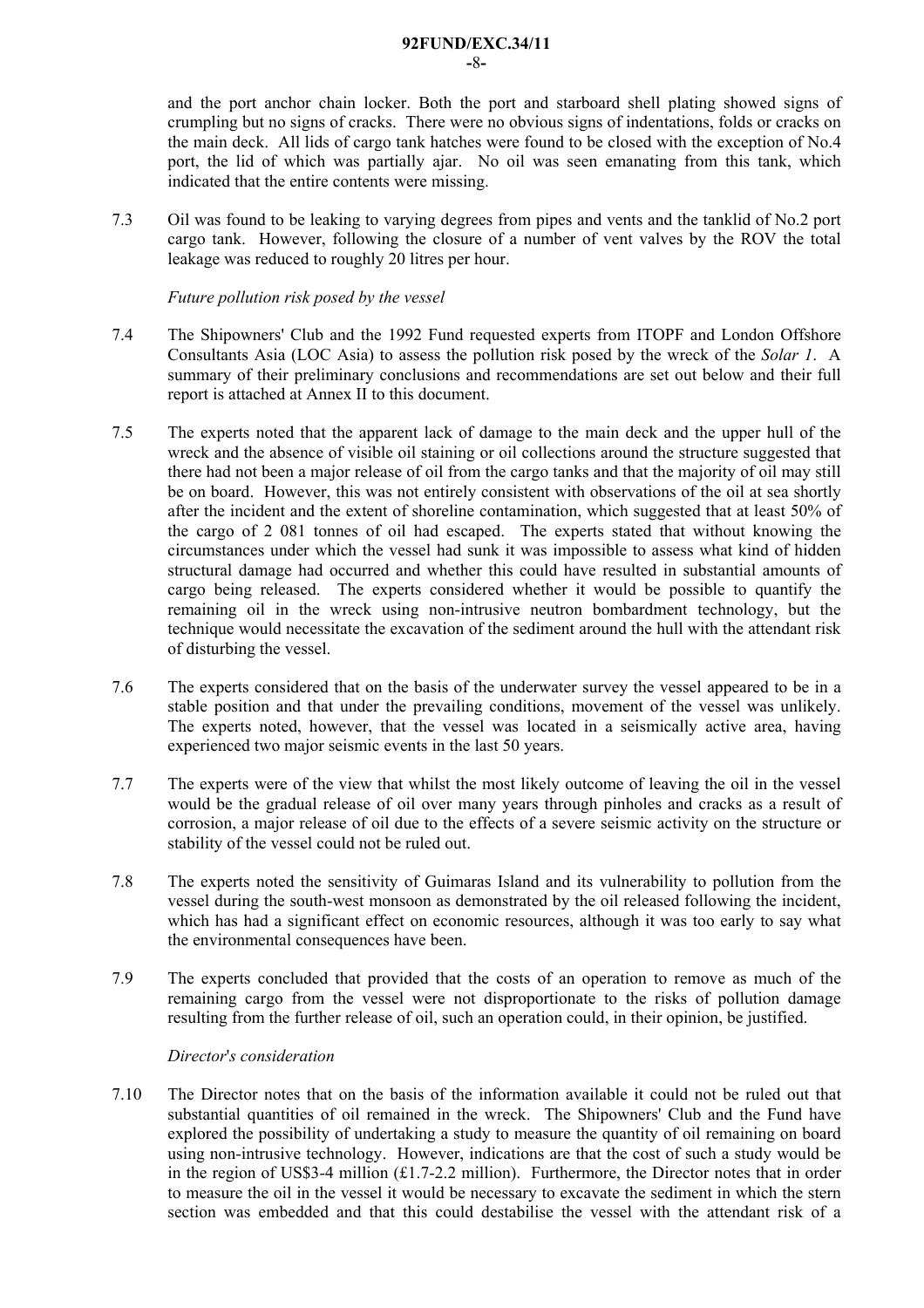**-**9**-** 

significant release of oil. The Director is therefore of the opinion that a study aimed at quantifying the remaining oil on board would not be justified.

- 7.11 Given the circumstances, in particular the likelihood that a significant quantity of oil remains on board and the fact that the vessel is located in a seismically active area and in close proximity to sensitive economic and environmental resources, the Director agrees with the experts from ITOPF and LOC Asia that provided that the cost of an operation to remove as much of the remaining cargo as possible were not disproportionate to the risks of pollution damage resulting from further releases of oil, such a removal operation would be reasonable and the cost of the operation would qualify for compensation.
- 7.12 The Director notes that the information available indicated that the costs of operations to quantify and remove any remaining oil would be between US\$8-12 million (£4.4-6.7 million) depending on the amount of oil found on board. However, he notes that detailed proposals for the oil removal operation alone, including the cost element, are being sought by the Shipowners' Club from a number of salvage companies able to undertake the work and that the final costs are likely to be lower than these figures.
- 7.13 As indicated in paragraph 6.4, early estimates suggest that the level of the losses already sustained from the pollution from the *Solar 1* will be in the range US\$5-8 million (£2.8-4.4 million). The Director notes that pollution damage to aquaculture ponds was not very severe as a result of earlier damage to the ponds caused by a passing typhoon. The Director also notes that the incident occurred outside the peak tourism and fishing seasons and that a further substantial spill of oil would have the potential to cause at least as much pollution damage as has already occurred. The Director is therefore of the view that the indicative costs for the oil removal operation are not disproportionate to the risks of pollution damage resulting from further releases of oil.
- 7.14 On the basis of the facts set out in paragraphs 7.10-7.13 the Director proposes that the costs of the operation for the removal of the oil should be considered admissible in principle.

#### **8 Settlement of claims**

The Executive Committee may wish to grant the Director the authority to settle all claims arising from this incident to the extent that they do not give rise to issues of principle not previously considered by the Funds' governing bodies.

#### **9 Action to be taken by the Executive Committee**

The Executive Committee is invited:

- (a) to take note of the information contained in this document;
- (b) to decide whether to authorise the Director to make final settlements of all claims arising from this incident to the extent that they do not give rise to issues of principle not previously considered by the Funds' governing bodies;
- (c) to decide whether a claim for the cost of removing the oil from the wreck is admissible in principle; and
- (d) to give the Director such other instructions in respect of the incident which it may deem appropriate.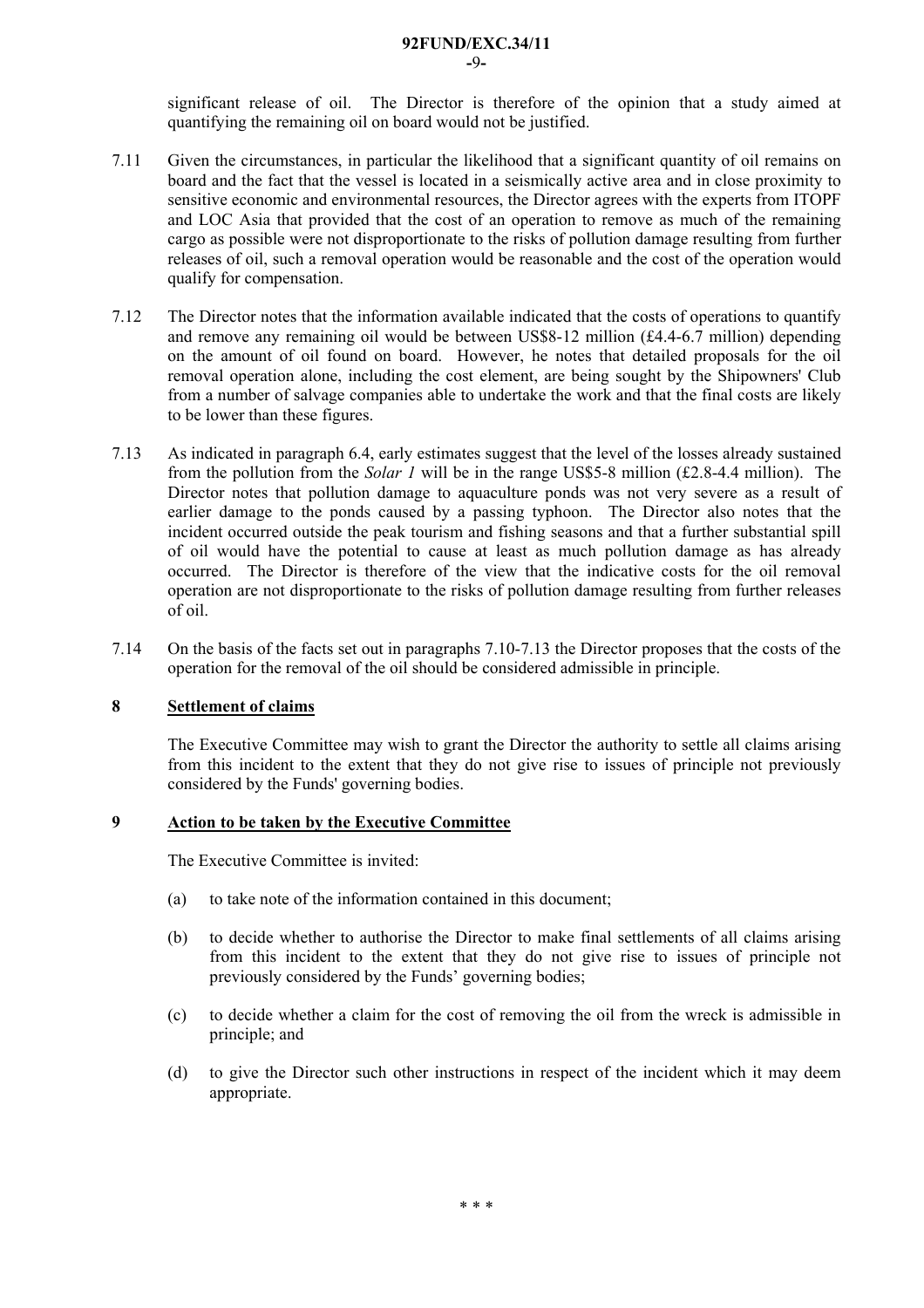**ANNEX 1** 

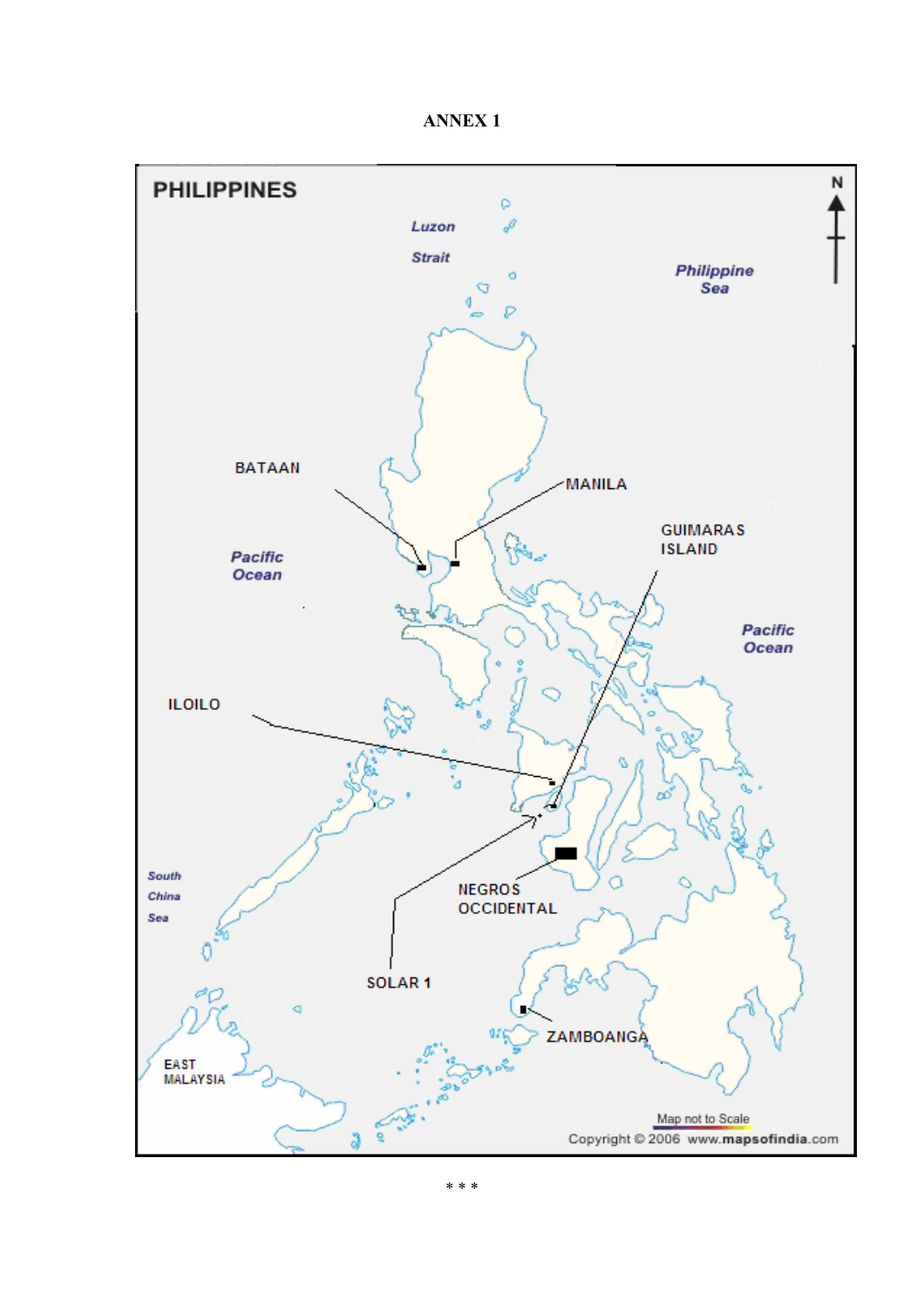# **ANNEX II**

# **Qualitative Assessment of Risk Posed by the Wreck of SOLAR 1, Sunk off Guimaras, Philippines, 11 August 2006 – Preliminary Report**

# **1. Introduction**

Following the loss of oil from the sunken wreck of SOLAR 1 in the Philippines and the subsequent contamination of shorelines, principally of Guimaras Island, Western Visayas, ITOPF was requested to attend on site by the Shipowners' P&I Club, the insurers of the vessel, and the 1992 IOPC Fund. ITOPF provided advice and assistance to the Philippine authorities on response measures and preliminary advice to the P&I insurers and the Fund on potential claims. London Offshore Consultants (LOC) were engaged by the P&I Club and the IOPC Fund to locate and supervise the resources to conduct an underwater survey of the sunken wreck using a remotely operated vehicle (ROV) and to interpret the survey findings<sup>1</sup>. ITOPF and LOC were together tasked by the Club and the Fund to assess the risk posed by the wreck of SOLAR 1 and have set out their preliminary conclusions and recommendations in this report. LOC are continuing their investigation and data analysis to determine how the vessel sank and the likely quantities of oil left aboard the sunken wreck.

# **2. Circumstances of the incident**

While on a voyage from Bataan, Philippines to Zamboanga, Mindanao, the tanker SOLAR 1 (Philippines flag, 998 GT, built 1988) fully laden with a cargo of about 2,200 tonnes of medium fuel oil, encountered difficulties in heavy weather, capsized and sank during the afternoon of  $11<sup>th</sup>$  August. Two of the crew of twenty were lost but the remainder safely made it to shore on Guimaras Island. The vessel sank in water 630 metres deep about 10 nautical miles south of Guimaras, Western Visayas. Oil from the sunken vessel contaminated much of the south west coast of Guimaras including Taklong Island National Marine Reserve.

# **3. Risk assessment**

The two issues that need to be addressed in assessing what risk is posed by the wreck are i) the risk of oil being released and ii) the consequences of any such release. Depending on the outcome of the assessment, preventive measures may be called for. In order to meet the criteria set out in the 1992 Civil Liability and

j  $1$  London Offshore Consultants " SOLAR  $1$  – SHINSEI MARU ROV Survey – Preliminary Report", 11 September 2006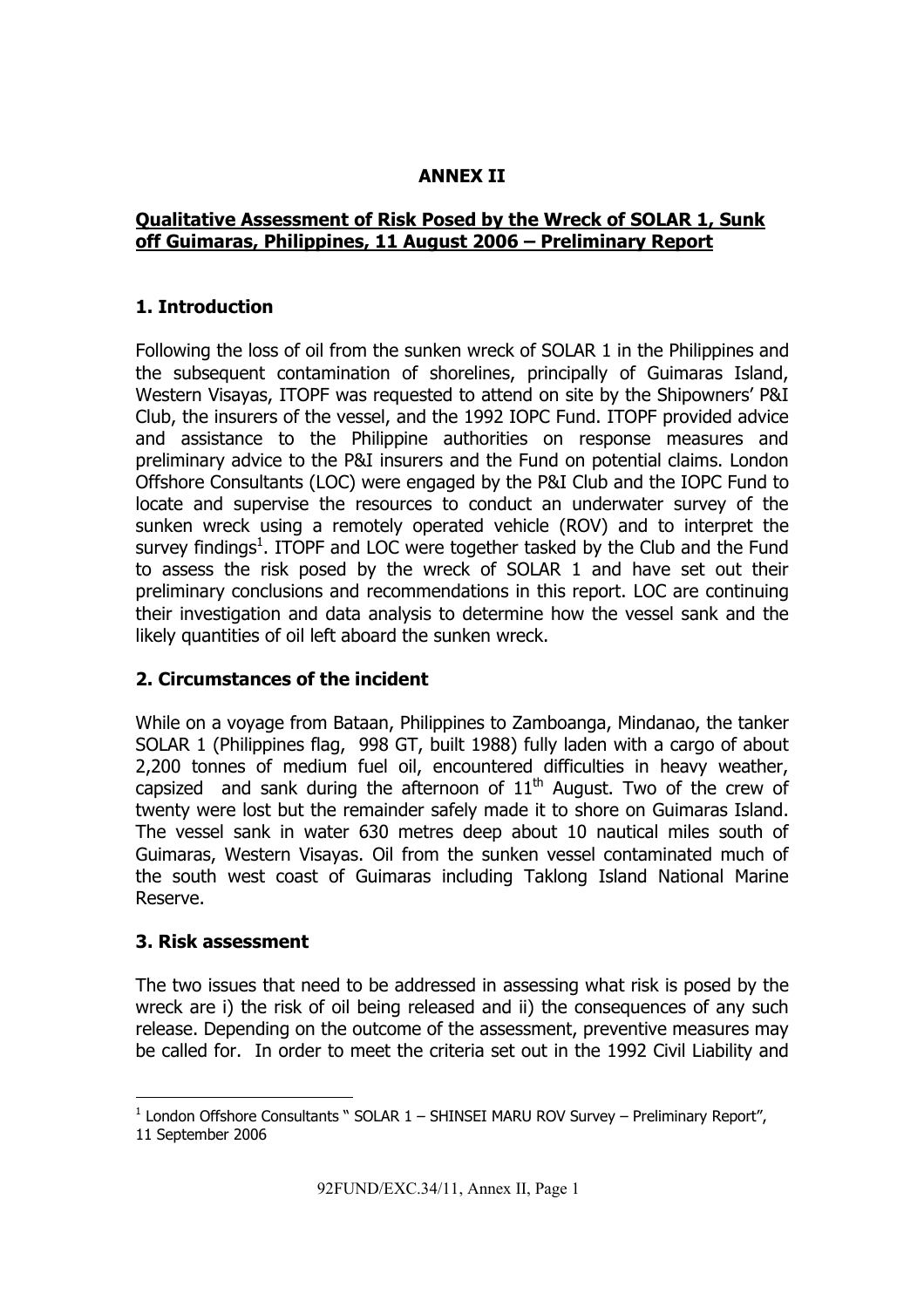Fund Conventions ('92 CLC and FC) for compensation to be paid, the measures and the costs of any such measures must be reasonable.

# **3.1 Risk of oil release**

## 3. 1. 1 Oil remaining in vessel

Table 1 below shows the cargo distribution on departure from Bataan, as provided by Petron (the cargo owner) to LOC.

| <b>Tank No.</b>   | m <sup>3</sup> |
|-------------------|----------------|
| 1 port            | 105.257        |
| 1 starboard       | 105.652        |
| 2 port            | 253.157        |
| 2 starboard       | 253.477        |
| 3 port            | 269.456        |
| 3 starboard       | 267.943        |
| 4 port            | 274.690        |
| 4 starboard       | 270.521        |
| 5 port            | 197.472        |
| 5 starboard       | 197.814        |
| Pipeline contents | 8.190          |
| <b>Total</b>      | 2203.629       |

### **Table 1 : Cargo distribution**

In addition there were said to be an estimated 40 to 50 tonnes of diesel oil on board when the vessel sank and about 2 tonnes of lube oil although its location on the vessel was unknown.

The ROV survey was undertaken between 31 August and 2 September and found that the vessel was upright with a trim by the stern. The hatch cover to tank No. 4 Port was found to have been displaced but other than this there was very little evidence of damage at deck level and all the other tank tops were secure. The vessel had settled into soft mud so it was not possible to assess the extent of any bottom damage, however, there was substantial vertical creasing at various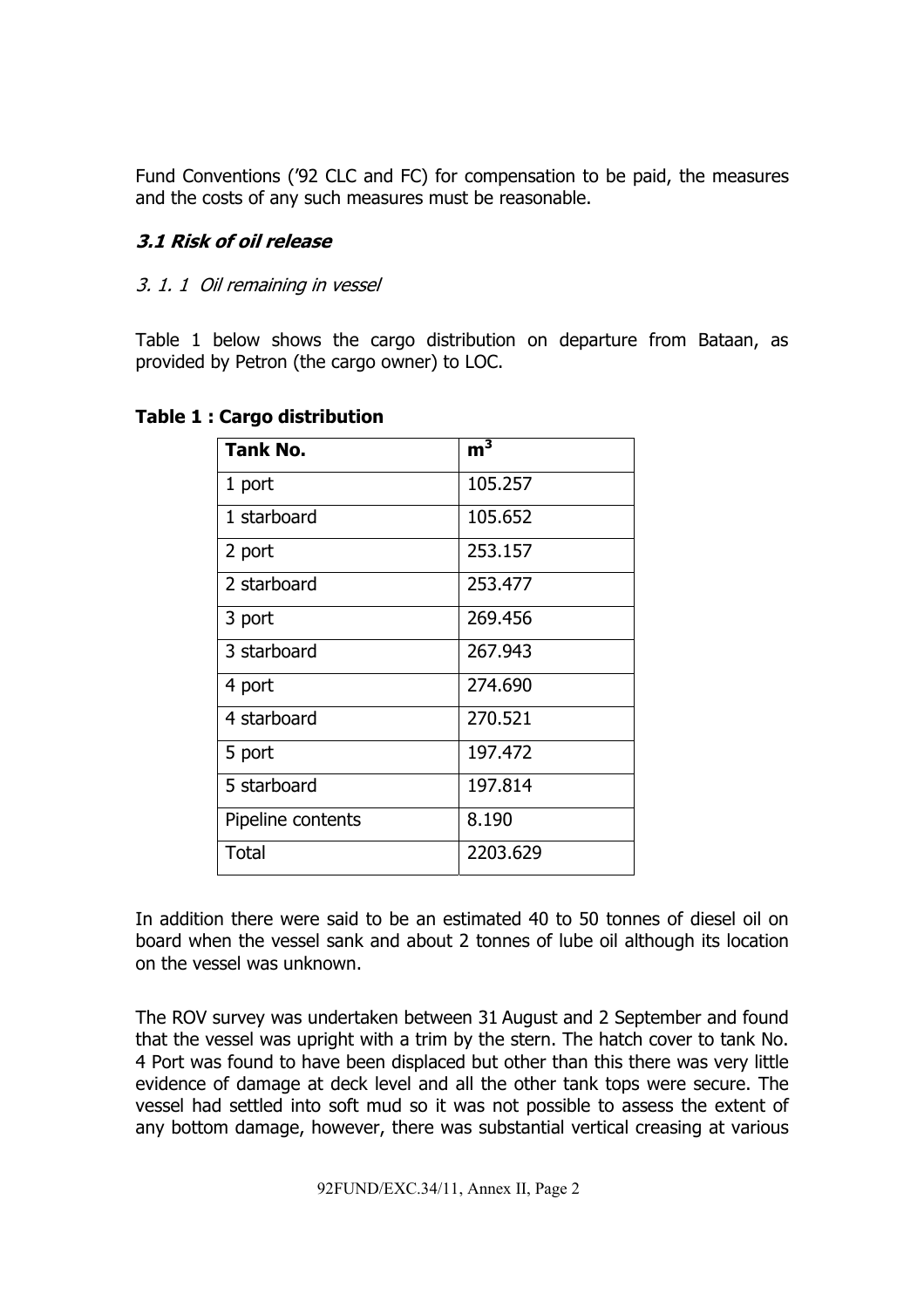locations along the shell plating indicating that the vessel had suffered substantial hogging, possibly on impact with seabed. At the time of the survey there was little evidence of oil leakage and the leaks that were observed from a small number of locations were estimated to amount to only some  $10 - 20$  litres per hour.

A video recording of an aerial survey understood to have been conducted two days after the vessel sank, on 13 August, was made available to ITOPF by the Philippines Coast Guard (PCG). The video indicated that a substantial quantity of oil was being lost from the wreck. ITOPF has estimated that as much as  $10 - 20$ tonnes per hour were being lost although little reliance can be placed on a quantitative estimate based on a video recording. The main uncertainties arise because the thickness of oil on the surface can only be judged by its appearance and the estimate is based on a snapshot in time. Nevertheless, the video and the degree of contamination of the shoreline both point to a substantial loss of oil from the wreck in the early stages of the incident. On the basis of ITOPF's estimate it is possible that at least half of the cargo has been lost.

In assessing the likelihood of oil remaining within the wreck and probable quantities, the clear conclusion can be drawn from the ROV survey that the contents of 4 Port cargo tank, some 275  $m<sup>3</sup>$ , are no longer on board. There was evidence that oil had also leaked through the cargo tank vents and through the vents to some of the double bottom ballast water tanks. In order for oil to have got into the double bottom water ballast tanks it was thought that some damage may have occurred as a result of the vessel capsizing. One possible hypothesis is that since the vent line to the cargo tanks was open and damage may have occurred that allowed water into the bottom of the tanks, a substantial quantity of oil may have been lost through these vents. It is also possible that internal structural damage allowed some oil from tanks adjacent to No.4 Port to escape. However, neither the PCG video nor the ROV survey provide more than an indication of likely losses and indeed the lack of damage at deck level and to the upper hull strongly suggest that a considerable proportion of the cargo could still remain trapped within the hull.

One approach which might be considered would be to make a better assessment of the quantity of oil remaining in the wreck using high energy neutron bombardment technology. However, this technique would require the sediment to be removed from either side of the hull with the risk that the stability which is presently being provided by the mud would be lost.

### 3.1.2 Likelihood and nature of possible releases from the wreck

The vessel was found to be in a stable position, with the stern partially buried in soft mud. The vessel has come to rest on a slight incline, facing up the slope, but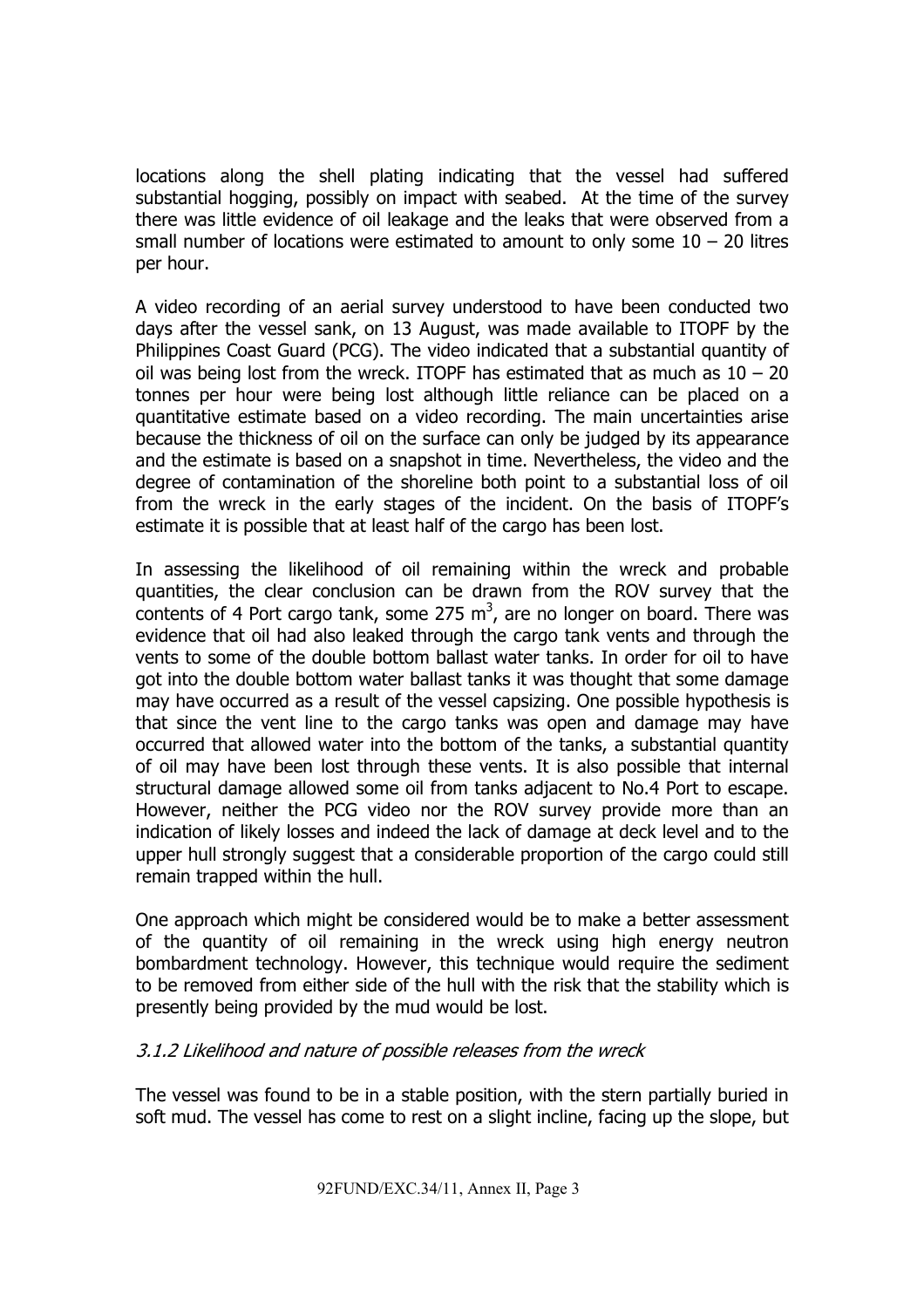LOC judge that the build up of sediment aft of the vessel is such that under the prevailing conditions movement down the slope is unlikely. No currents were observed at the sinking site and the wreck is at a sufficient depth not to be disturbed by typhoons. Similarly, it is too deep to be disturbed by trawlers. However, the wreck is in an area of seismic activity (see Figures 1 and 2). A major fault line runs 25 nautical miles to the west of Guimaras. The most significant recorded seismic event took place in 1948, measuring 8.3 on the Richter Scale. The last major event was centred at Panay near Iloilo in 1990 when a tremor with a magnitude of 7 was recorded<sup>2</sup>.

On the assumption that there could still be a substantial quantity of oil within the wreck, for there to be a catastrophic release, the vessel would have to break up or fall onto its side allowing the possibility of any oil trapped beneath the deck to be released. The consequence of earthquakes and related movement of the seabed on the wreck are not known at present but obviously could be severe. However, it seems most likely that in the case of all but the most severe seismic events, the vibration would cause the wreck to sink deeper into the mud, increasing its stability. For the vessel to suddenly move, the support of the mud would have to be removed unequally from one side. While this may not be beyond the bounds of possibility, it would seem unlikely.

As stated above, the rate of release estimated from the ROV survey was  $10 - 20$ litres per hour. Current observations of the oil arriving at the sea surface suggest that the rate is now perhaps ten times less. As these observations indicate, the more likely scenario is that the oil will continue to leak at a decreasing rate as the source of the present release is depleted. In the long term, however, the tanks are likely to corrode leading to the development of pinholes and fissures allowing the slow escape of oil at much the same level as is currently observed. Drawing on the example of vessels sunk during hostilities in World War  $II^3$  it may be fifty years or more before the effects of corrosion are apparent. On the other hand there are numerous other examples of vessels which have sunk with oil cargo on board but which after the initial sinking have not been followed by reports of further releases.

### 3.1.3 Summary of the risk of oil being released

-

 The likelihood that substantial quantities of oil remain within the wreck cannot be discounted.

<sup>&</sup>lt;sup>2</sup> Personal Communication - Director, Philippine Institute of Volcanology and Seismology to Deputy Director, IOPC Funds

<sup>&</sup>lt;sup>3</sup> http://www.iosc.org/docs/IOSC\_Issue\_2005.pdf International Oil Spill Conference (IOSC) 2005 Issue Paper "Potential Polluting Wrecks in Marine Waters"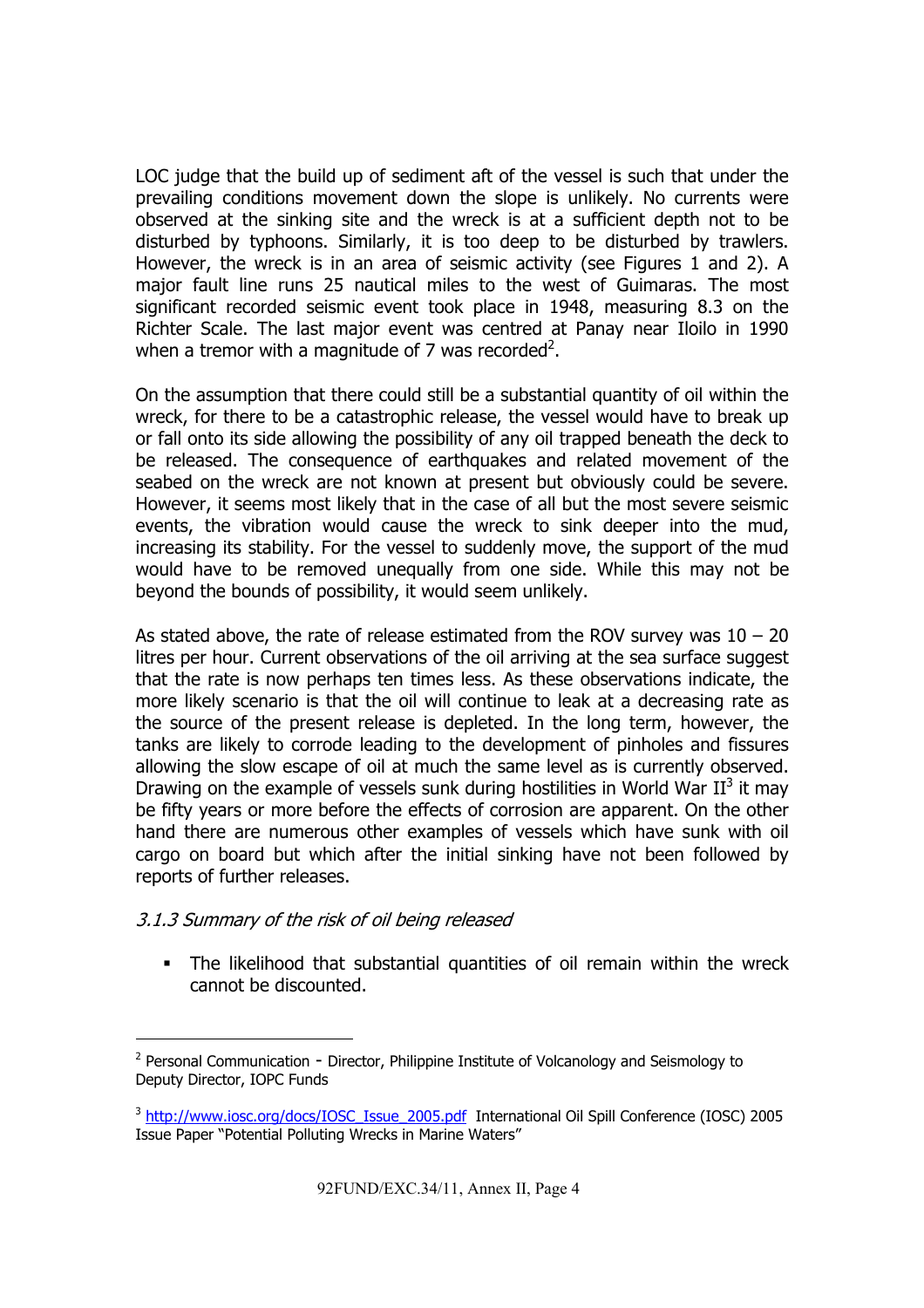- The risk of a catastrophic release of oil or even the loss of oil in substantial quantities as the result of the vessel breaking up or falling onto its side is low and could only be foreseen in the case of a particularly severe seismic event close to the wreck.
- The more likely outcome is that in the long term, probably in excess of fifty years, oil would be released at a very slow rate through pinholes and cracks formed as a result of corrosion.

### **Figure 1:**

## Seismicity Map of Guimaras and Vicinity Data coverage: 1907 - 2006 July All magnitudes, all depths

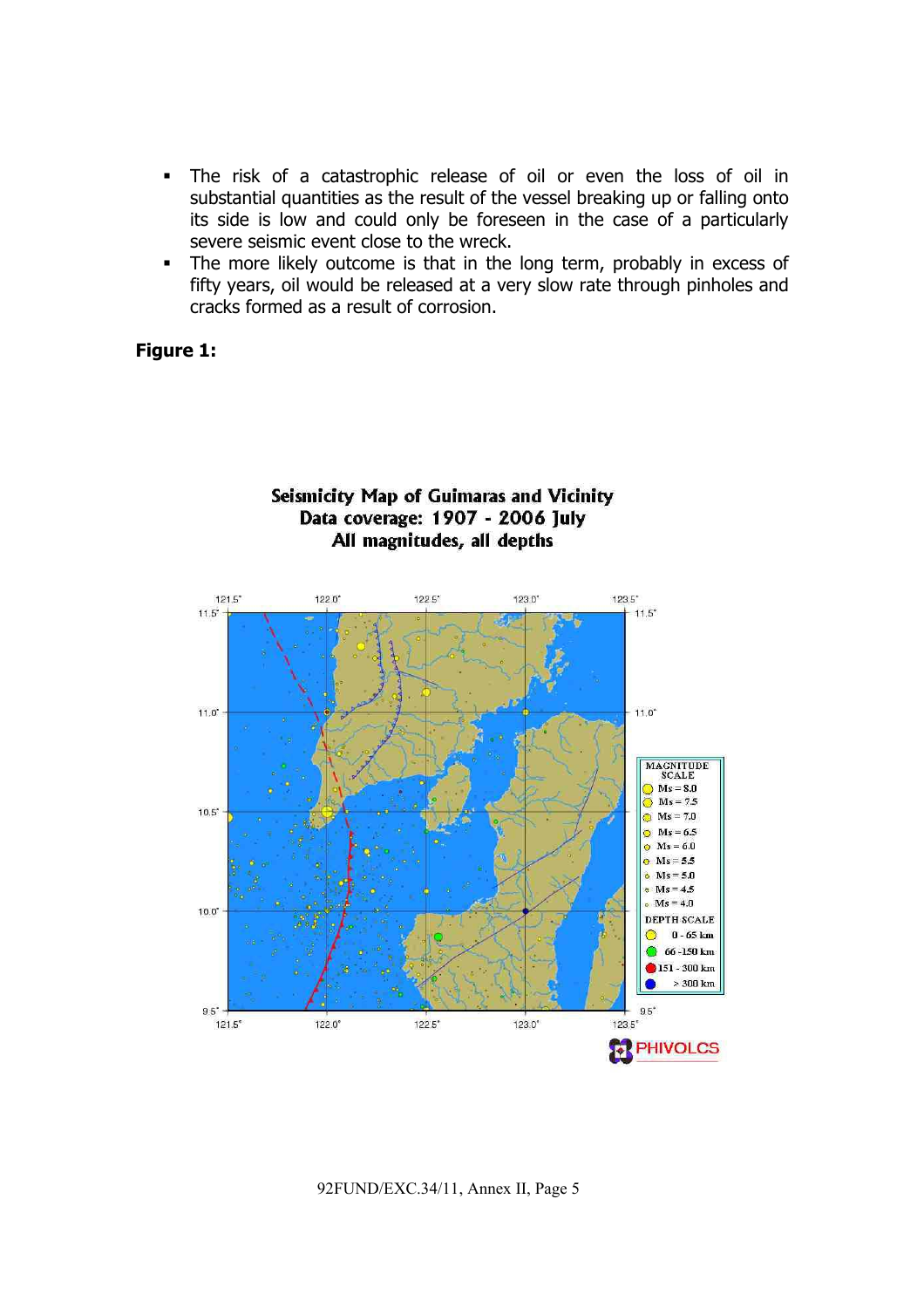# Figure 2: Seismic Activity in Vicinity of Guimaras Island

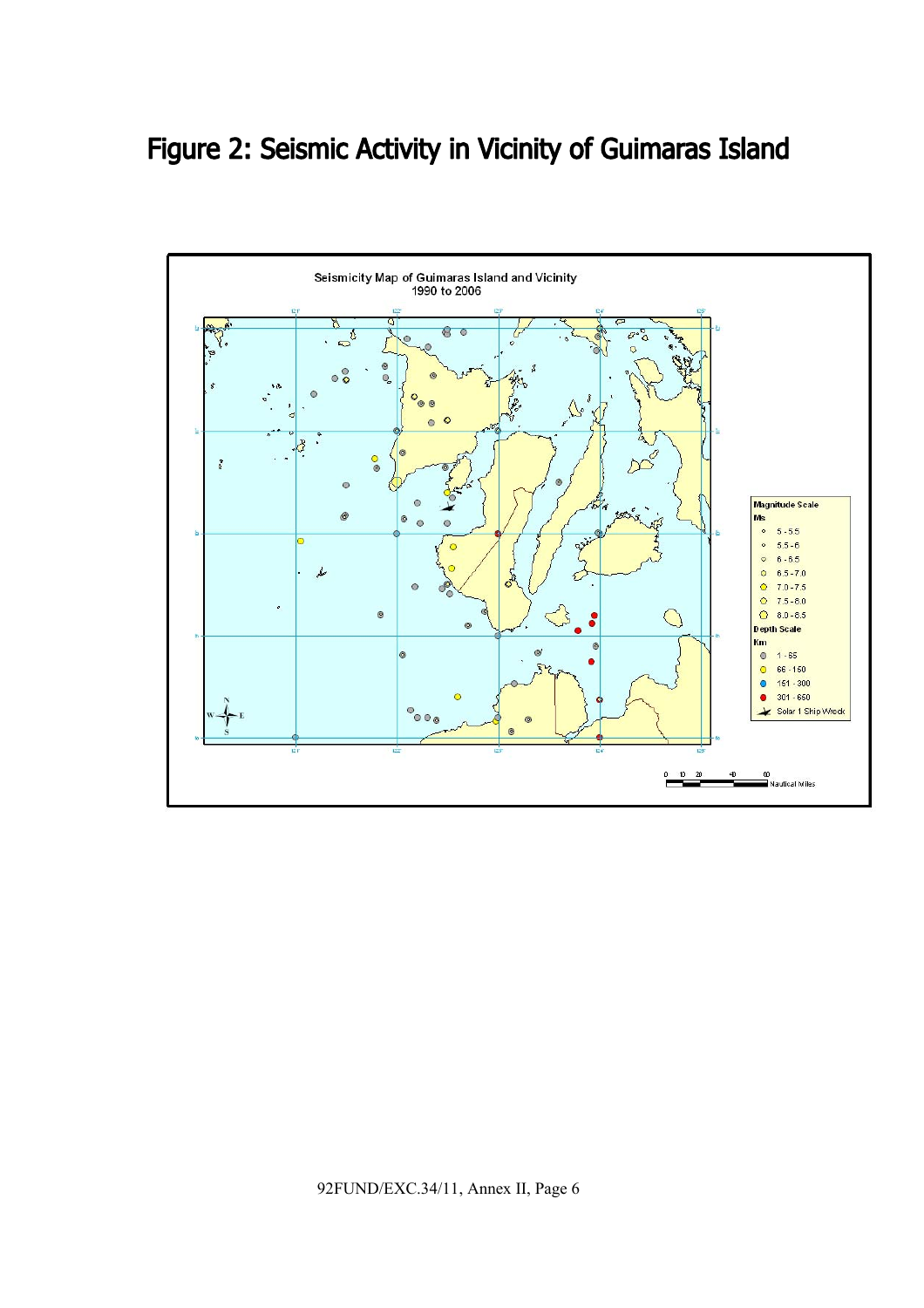# **3.2 Consequences of the further loss of cargo**

### 3.2.1 Characteristics of the area

The Guimaras Straits contain a group of islands, the shorelines of which include sandy beaches, rocky shores, coral reefs, seagrass beds and mangroves. Fisheries are locally important and aquaculture is wide-spread. Subsistence level gathering of fish and shellfish is practised on the fringing reefs along the south coast of the island. In the dry season, during the northeast monsoon, salt production takes place. An internationally renowned aquaculture research facility is located on the west coast of the island. Guimaras Island and off-lying islets also support a modest tourist industry.

### 3.2.2 Movement and fate of the oil

The island is subject to monsoon winds with the southwest monsoon prevailing from May to September and the northeast monsoon from October to April. Typhoons are experienced between July and December. During the southwest monsoon, as demonstrated by this incident, the island of Guimaras and the outlying islets to the south are vulnerable to oil lost from the wreck.

| <b>PROPERTY</b>                                | <b>TEST METHOD</b>   | Result |
|------------------------------------------------|----------------------|--------|
| DENSITY @ $15^{\circ}$ C, kg/m <sup>3</sup>    | <b>ASTM D1298-99</b> | 965.3  |
| FLASH POINT, <sup>0</sup> C                    | <b>ASTM D93-02a</b>  | 75.0   |
| POUR POINT, <sup>0</sup> C                     | <b>ASTM D97-04</b>   | -6     |
| VISCOSITY @ $50^{\circ}$ C, mm <sup>2</sup> /s | <b>ASTM D445-04</b>  | 216.9  |
| SULFUR, % mass                                 | <b>ASTM D4294-03</b> | 2.92   |
| WATER and SEDIMENT, % volume                   | <b>ASTM D1796-02</b> | 0.20   |
| WATER by DISTILLATION, % volume                | <b>ASTM D-95-99</b>  | 0.20   |
| SEDIMENT by EXTRACTION, % mass                 | <b>ASTM D473-02</b>  | 0.02   |
| CARBON RESIDUE (CR), % mass                    | ASTM D4530-03        | 10.5   |
| ASH, % mass                                    | <b>ASTM D482-03</b>  | 0.002  |
| ASPHALTENE, % mass                             | <b>ASTM D3279-01</b> | 3.2    |
| CALORIFIC VALUE, BTU/lb, HHV                   | ASTM D4809-00        | 18,560 |
| LHV                                            |                      | 17,555 |
| TRACE METALS, ppmw.                            |                      |        |
| Sodium (Na)                                    | ASTM D5863-00a       | 18     |
| Vanadium (V)                                   | ASTM D5863-00a       | 45     |

# **Table 2: Physical and chemical properties of SOLAR 1 cargo,**

 **Industrial Fuel Oil (IFO-06-08-149-10)**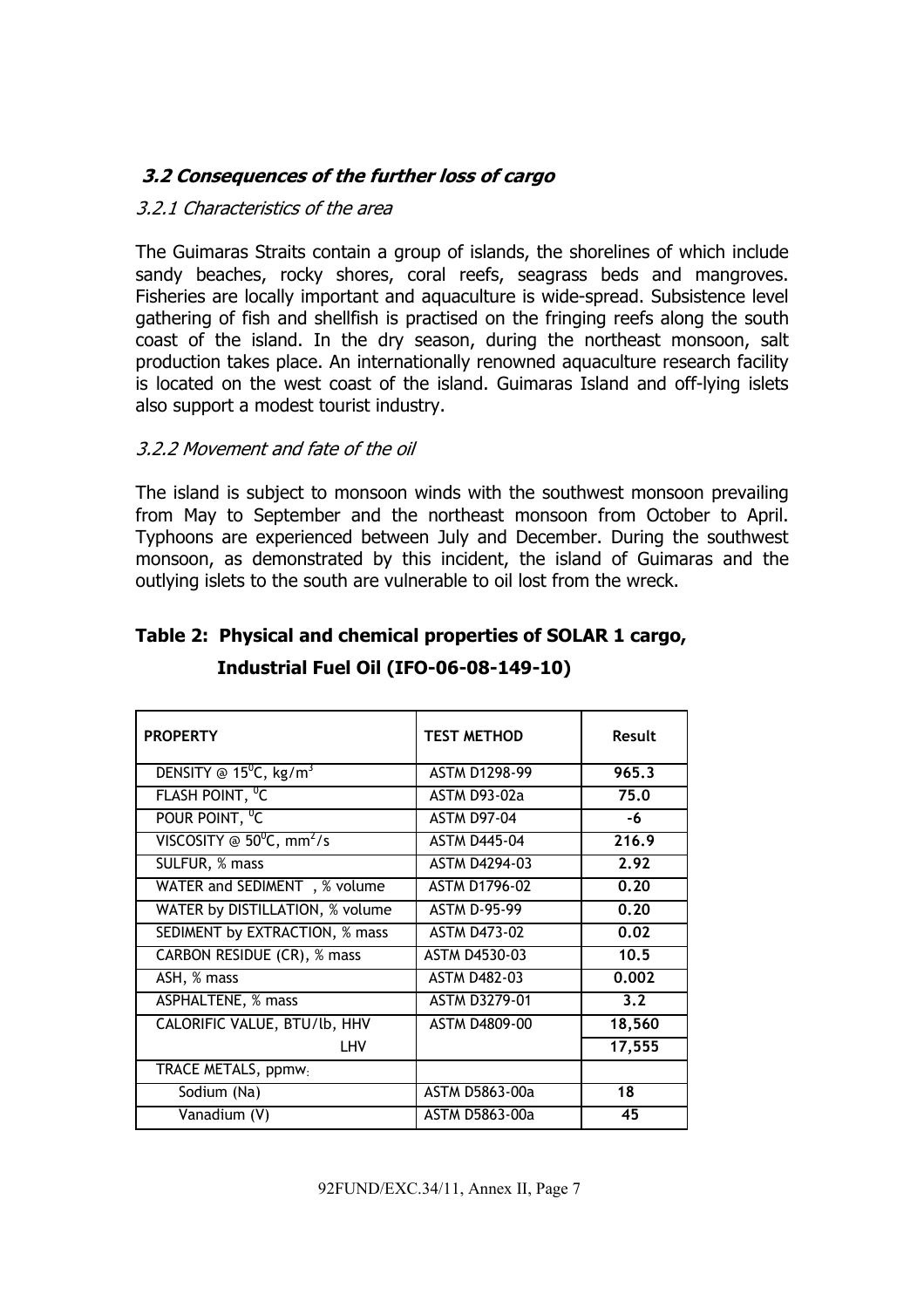The physical and chemical characteristics of the SOLAR 1 cargo as provided by Petron are set out in Table 2. The sea surface temperature at present is 30°C and is expected to drop only slightly to 27°C during the northeast monsoon. The temperature at the seabed was recorded during the ROV survey as 11°C and is unlikely to vary significantly. The water temperature at the seabed is well above the pour point of the oil which can be expected to flow relatively easily from any holes which develop in the hull. The warm surface temperature would allow the oil to spread rapidly over the sea surface and typically as much as 20% of this type of oil will evaporate. However, during the southwest monsoon, when conditions drive the oil towards the shore, there would be little opportunity for any substantial quantity of oil to dissipate before reaching the shoreline.

Nevertheless, it should be noted that at the present rate of release, the oil forms a sheen on the surface which dissipates naturally within three miles of the point at which the oil reaches the surface.

# 3.2.3 Probable effects

The characteristics of the area clearly illustrate the sensitivity of Guimaras Island to oil pollution. It is already clear that the incident has had profound economic consequences for some sectors but it is still too early to say what the impact to environmental resources has been. The risk of the sunken wreck being the source of an incident resulting in similar impacts to the present one is judged to be low. However, the consequences of oil being released at a similar rate to that presently observed could become significant.

The following factors have to be taken into account.

- The current distance within which oil is dissipating is of the same order of magnitude as the distance to the shoreline. A small change in conditions either in the rate of release or in weather conditions could result in the oil reaching the shoreline.
- The presence of oil sheen on the water is likely to interfere with fishing within the affected area. Coastal fishing is practised within 15 km of the shore. Fishing would be precluded from the sea area affected by sheen particularly at night when it would not be possible to see the oil on the surface.
- If a release similar to that currently observed was to continue in the future, and a thin sheen of oil did reach the shoreline, it would likely disrupt the gathering of fish and shellfish from the fringing reef on the southern coast of the island.
- Some of these reefs dry out at certain states of the tide and so there is also the risk of contamination of the reefs themselves to consider.